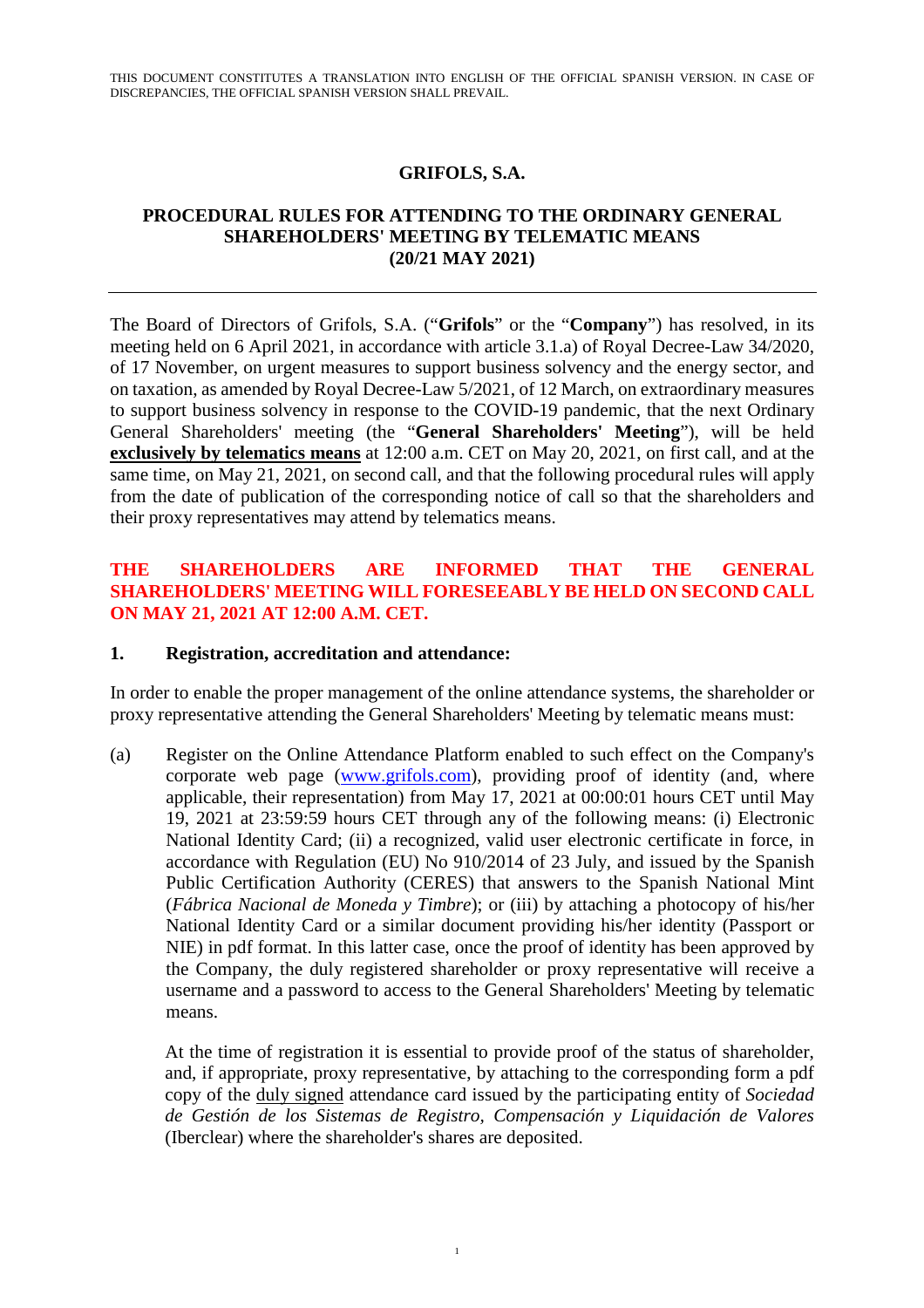The shareholder that is a legal entity shall also attach to the corresponding form a pdf copy of the documents that prove the representative authorities of the natural person that represents it. In addition, the shareholder's proxy representative shall attach a copy of the document in which the representation is granted.

Any registration made outside the deadlines indicated above or which does not comply with the accreditation requirements referred to in this section (a) will not be accepted.

The Company reserves the right to request from the shareholders and/or its proxy representatives any additional proofs of identification it considers necessary to verify their status as shareholders or the sufficiency of the powers of representation granted.

(b) Once the shareholder or its proxy representative is duly registered in accordance with section (a) above, he/she shall connect as an attendee by accessing the Online Attendance Platform enabled to such effect on the Company's corporate web page (www.grifols.com), on May 20, 2021 between 10:00 and 12:00 hours CET, using the means indicated in the first paragraph of section (a) above. Once the General Shareholders' Meeting has begun, only the shareholders and proxy representatives who have logged on the date and within the times indicated above will be able to vote and/or participate.

If the General Shareholders' Meeting cannot be held on May 20 at first call due to lack of quorum, as it is expected, those shareholders or proxy representatives who have accessed the Online Attendance Platform at the first call must do so again on May 21 on the second call, within the same time period, in order to be recorded as attending the General Shareholders' Meeting and using the means indicated in the first paragraph of section (a) above.

## **2. Exercise of the rights of intervention, information and proposal:**

The shareholders or their proxy representatives who, in exercise of their rights, participate at the General Shareholders' Meeting by telematic means and, if necessary, request information or clarifications regarding the items included on the agenda, the information accessible to the general public that has been provided by the Company to the National Securities Market Commission (*Comisión Nacional del Mercado de Valores*) since the last general shareholders' meeting or the auditor's report, or make proposals as permitted by law, must submit their requests or proposals in writing by sending an electronic communication with their intervention (or attaching their written intervention) through the Online Attendance Platform enabled on the Company's web page. Only one written communication per registered attendee will be accepted. These rights may be exercised from the moment the shareholder or their proxy representatives are connected to the General Shareholders' Meeting via telematic means and until the moment the General Shareholders' Meeting is declared as validly constituted.

The attendee to the General Shareholders' Meeting by telematic means who wishes to have its interventions expressly included in the minutes of the General Shareholders' Meeting must state this clearly and expressly within their written communication.

The interventions of the attendees to the General Shareholders' Meeting by telematic means can be verbally answered during the General Shareholders' Meeting or in writing within seven days thereafter, all in accordance with the provisions of the Capital Companies Act (*Ley de Sociedades de Capital*).